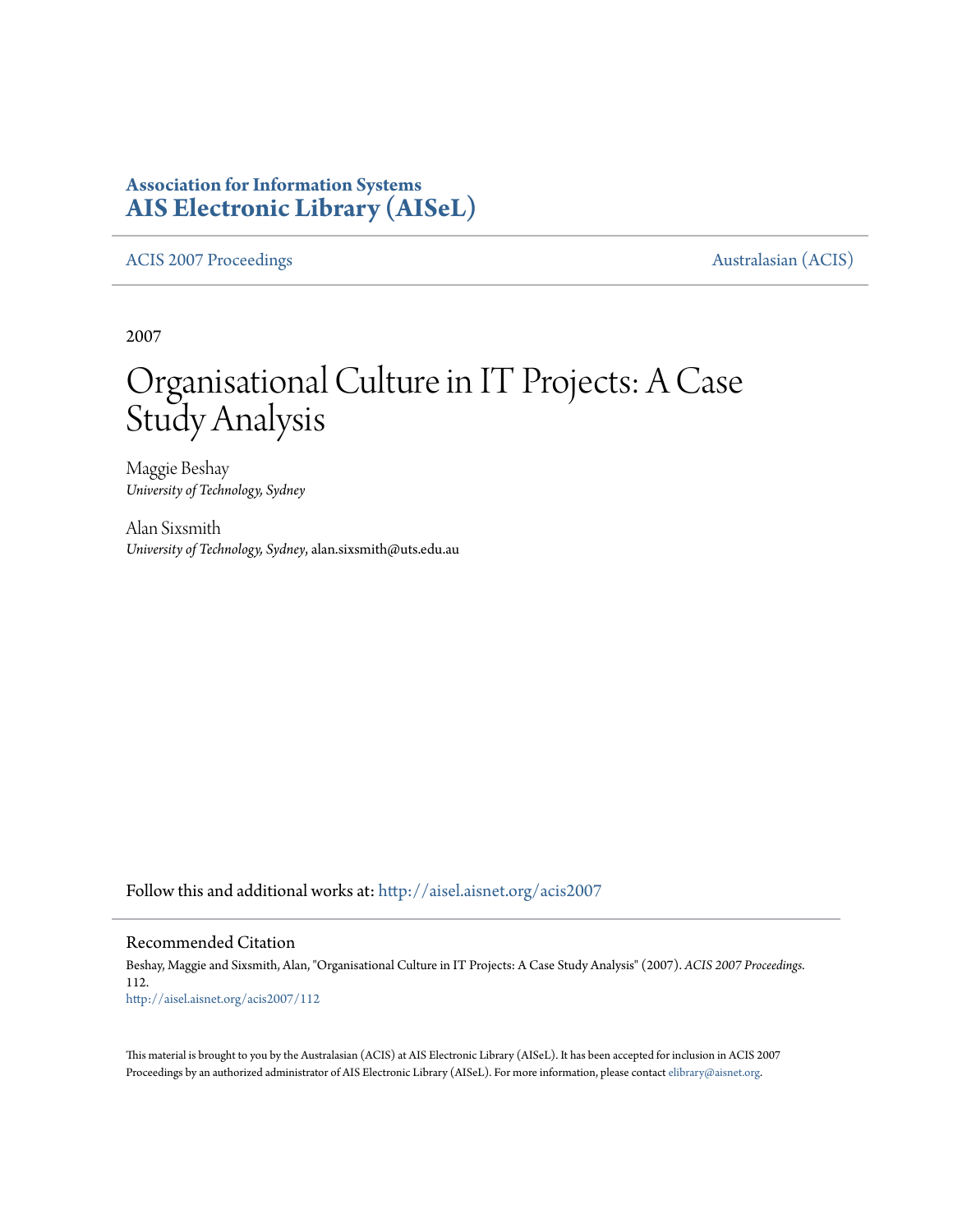# **Organisational Culture in IT Projects: A Case Study Analysis**

Maggie Beshay Alan Sixsmith Faculty of IT University of Technology, Sydney Email: alan.sixsmith@uts.edu.au

## **Abstract**

*The aim of this research in progress paper is to explore the organisational culture in the context of information technology (IT) projects. Two case study projects are presented and analysed via the Johnson and Scholes (1999) Cultural Web. Data collection was undertaken using the qualitative methods of reflective observation and informal discussion with project team members which was made possible as one of the researchers had worked on both projects. The results show that both projects were quite dissimilar in all but the Rituals component of the Cultural Web. This research has also developed and pilot tested a questionnaire in relation to organisational culture in the context of IT projects, however this is not the focus of this paper.* 

## **Keywords**

Organisational Culture, Cultural Web, IT Projects, Case Study

## **Introduction**

The human aspect of projects is often overlooked, especially the area of organisational culture within information technology (IT) projects. However it is a very important aspect of any project (Marchewka 2006; Hughes & Cotterell 2006) as all projects are managed by, worked on, and completed by humans, without them a project simply would not exist

This paper reports on research in progress which aims to investigate whether organisational culture provides an environment that promotes or prevents IT Project success. The focus of this paper is a dual case study which has been analysed using Johnson and Scholes' (1999) Cultural Web. Following the case study analysis a questionnaire was developed and a pilot test was undertaken within the case study organisations. The questionnaire and pilot test is not discussed in this paper due to page limit restrictions.

The findings presented in this paper are useful in shaping our knowledge of how organisational culture can impact IT projects and IT project management. This is of particular relevance to IT project success or failure.

The paper is divided into the following components. Firstly literature from the project human resources management (HRM) and organisational culture is presented. The research approach is then discussed followed by the case study projects. The next section analyses the case studies using the Cultural Web. Lastly conclusions are drawn and future research is discussed.

## **Literature**

#### **Project HRM**

Project success is usually measured in terms of its three main objectives: scope, time and cost (Marchewka 2006; Hughes & Cotterell 2006; Meredith & Mantel, 2000). Any project management textbook will note the project success factors revolve mostly around planning, defined goals and objectives, top management support and financial support (for example see Marchewka 2006; Hughes & Cotterell 2006). However, an important area which must not be overlooked is the human aspect of IT projects and its ability to impact project success. Cooke-Davies (2002) defines 12 "real" factors of project success, and while not explicitly identifying the human aspect as a critical factor, notes that people are a part of each of the 12 success factors. People are the backbone of any IT project, and more importantly it is essential to understand the human aspects of IT projects.

Fabi and Pettersen (1992) reviewed HRM practices within project management and found that research on this particular topic to be rare and not widely available. However, since this research was completed, there has been a great deal of studies carried out in discovering the impact of HRM on the success or failure of projects.

Among these studies, one of the most significant has been that of Pinto and Prescott (cited by Belout & Gauvreau 2004) who posit that the human factor in project success is only a marginal variable. Conversely,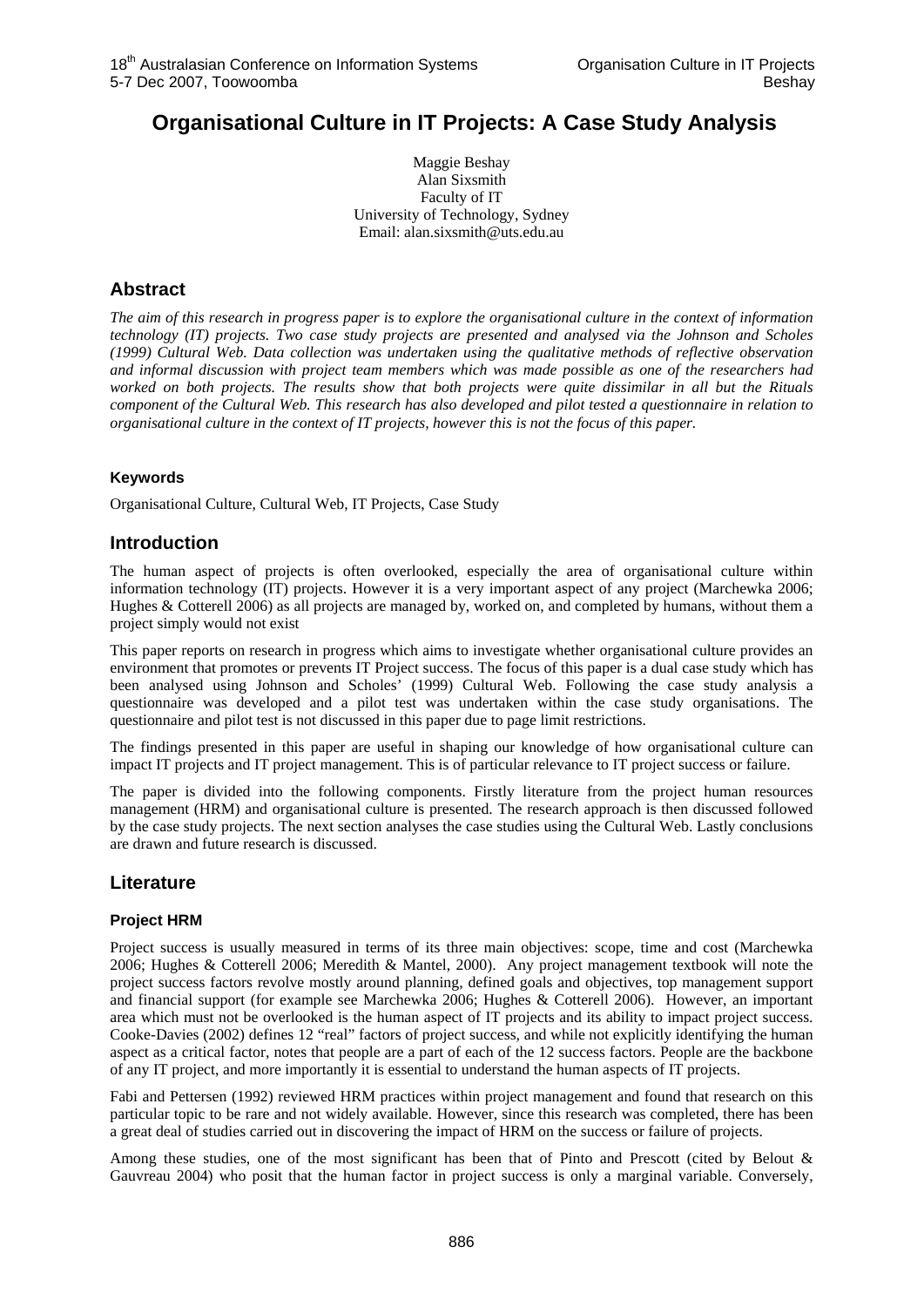there have been many works which suggest that the human element actually does have a significant impact on the success of the project. Laplante (2003) who notes that project success relates directly to the quality of talent employed and the manner in which they are deployed. Belout and Gauvreau (2004) posit that social issues are a cause of many major project failures.

The key players in IT projects are the project manager and the project team. There are many aspects of project teams that have been studied, including the characteristics of the project manager, the different types of project team structures, and the roles of team members, all which play a part in the success of IT projects (Marchewka 2006; Hughes & Cotterell 2006).

People have different characteristics, abilities and personalities, which can make managing a team quite difficult and stressful. Smith (2001) considers these different types of roles which people may adopt, how they interact with each other, and how project managers need a team which contains a good balance of roles so that projects can be successfully implemented. Bellefeuille and Kuhl (1990) discuss different types of personal styles within project teams such as the leader; the manager; the coach; the hands-off observer; the follower; the doer and the tracker.

While Smith (2001) and Bellefeuille and Kuhl (1990) discuss the types of roles within the team, Logue and Droullard (2006) discuss the structure aspect of project teams. Regardless of how great the people are if the team has no structure they will flounder (Logue & Droullard 2006).

Meredith and Mantel (2000) also consider project teams. However, their focus is on the motivation or team morale within project teams, especially a team's effectiveness when motivated or empowered. They identify some advantages of possessing a motivated team, such as, team members being able to manipulate tasks and use their own methods for achieving project goals.

Different styles of leadership also affect the efficiency of a project team and their ability to successfully deliver a project (Smith, 2001). Wang et al. (2005) found that a charismatic leader ultimately influences overall project team operation. Leadership styles within project management indentified by Smith (2001) include: the *laissezfaire* style, which is characterised by managers who are laidback, relaxed and are open to creativity without the structure of solid business processes; the transactional style managers, who are usually risk averse, process orientated and goal focussed; and the transformational style managers, who are usually risk taking and focus more on leading rather than managing. Glen (2004) identifies two types of managers: managers of things (who share many of the same characteristics as Smith's (2001) transactional manager) and managers of people (who are similar to the transformational style managers).

#### **Culture**

With advancing technology the world is getting smaller and it becomes almost impossible for international organisations to avoid global projects with distributed or virtual project teams. This makes project management more complex and possibly makes it more difficult for project managers to deliver successful projects (Hughes & Cotterell 2006; Shore & Cross 2005).

A recent literature review by Henrie and Sousa-Poza (2005) found that culture within project management has not been heavily examined or studied in the past due to the following broad reasons:

- Measuring culture is not easy
- There is a deficiency in the research on leadership of multinational teams
- There is confusion over the definition of culture

Although research shows that there are gaps within the literary topics of culture within project management, organisational culture has been widely researched. Project management texts often discuss project culture in terms of organisational culture rather the from the project perspective (Marchewka 2006; Hughes & Cotterell 2006). A number of cultural models exist and the following three models will be briefly discussed:

- Manifestations of Culture (Hofstede et al. 1990)
- The Cultural Web (Johnson & Scholes 1999)
- Levels of Culture (Schein 1992)

#### Manifestations of Culture

Hofstede et al. (1990) developed the manifestations of culture which has four key components:

• Symbols represent the objects or language within the culture. Symbols include logos, slogans, expressions and terminology.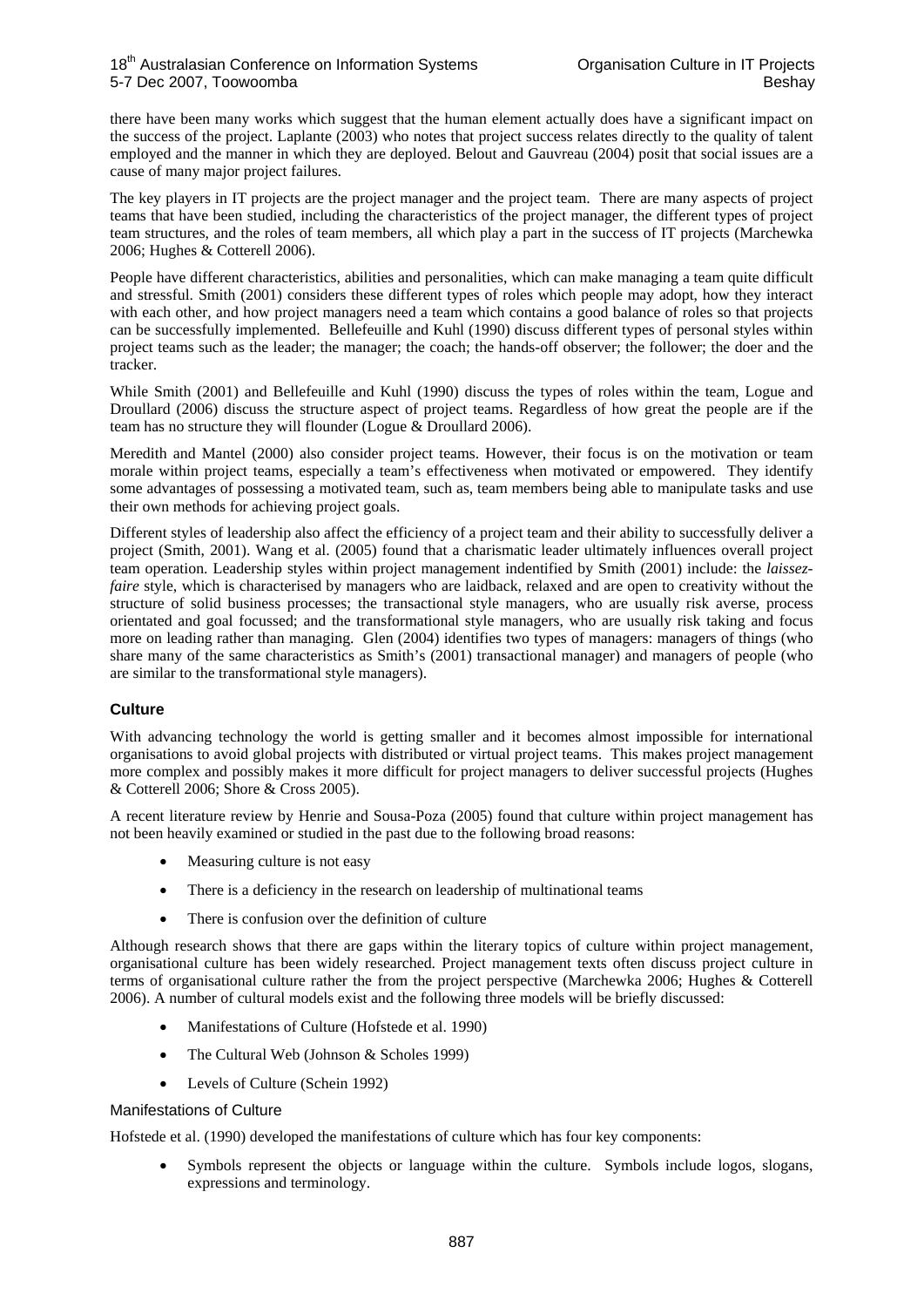- Heroes as the champions or leaders of the culture. They are role models for the culture and it is important to identity the heroes or champions of any project to help understand its culture.
- Rituals are the processes and procedures carried out on a daily basis. Rituals include things such as morning coffee routines and weekly team lunches.
- Values relate to the core feelings that underlie the culture.

Symbols, Heroes and Rituals are all practices and form the building blocks for an organisation or project's culture. Hofstede et al. (1990) classify these as what the person feels is the culture. Values on the other hand are the foundations upon which the Symbols, Heroes and Rituals lay. Values are what the person feels should be the culture (Hofstede et al. 1990).

#### The Cultural Web

Johnson and Scholes developed the Cultural Web as a "representation of the taken-for-granted assumptions or paradigm, of an organisation and the physical manifestations of organisational culture" (1999:p73). The Cultural Web identifies seven areas of organisational culture:

- Organisational Structure outlines important relationships and emphasises what is important in the organisation.
- Control Systems are the "measurements and reward systems" which help uncover the organisation's or project's areas of importance and focus.
- Power Structures aim to uncover the sources of power within an organisation. For example executives hold the power within the organisation, but many other sources of power exist which do not necessarily match the organisational structure.
- Stories include gossip, rumours and the grapevine. They are "told by members of the organisation to each other, to outsiders, to new recruits" (Johnson & Scholes 1999:p74). They are typically based on heroes, villains, successes and failures.
- Rituals and Routines are formal or informal things that are done in the organisation. Rituals are usually activities which take place to promote the culture of the organisation such as after work drinks, and informal gatherings. Routines are processes and procedures and methodology focussed on getting the actual work done.
- The Symbols element of the Cultural Web consists of "logos, offices, cars, titles, or the type of language and terminology commonly used" (Johnson & Scholes, 1999:p74).
- The Paradigm is the underlying theory or concept of the organisation. By combining each section of the Cultural Web a general perception of the organisation can be formed.

#### Levels of Culture

Schein (1992) simplifies organisational culture by decomposing it to three levels:

- Artefacts are the highest level and include items which are visible and able to be seen. Examples of artefacts include the organisation's "physical environment, its language, its technology and products… manners of address, emotional displays, myths and stories" (Schein, 1992). However, the meanings of the artefacts are difficult to interpret and understand without knowledge of the lower levels of the cultural model.
- Espoused values are usually about how things are done. Once these are accepted the team usually adopts these beliefs and they become the overall values for the organisation or project.
- Basic underlying assumptions are the actions, opinions, and unquestioned basis on which people behave. These behaviours are usually automatic and done without thought. They are often brought about by espoused values which have been embedded so deeply that they become assumptions.

#### Summary

While the three cultural models have differences they are quite similar as they all suggest a number of facets to organisational culture, i.e., the way we do things, the way we should do things and the setting we work in.

The Manifestations of Culture and the Cultural Web both show that organisational culture contains various important elements, however, the Cultural Web takes one further step and illustrates that these elements are intertwined. Although the Manifestations of Culture model shows a number of elements within culture, similarly to Schein, it also shows organisational culture as having multiple levels, where Symbols is the most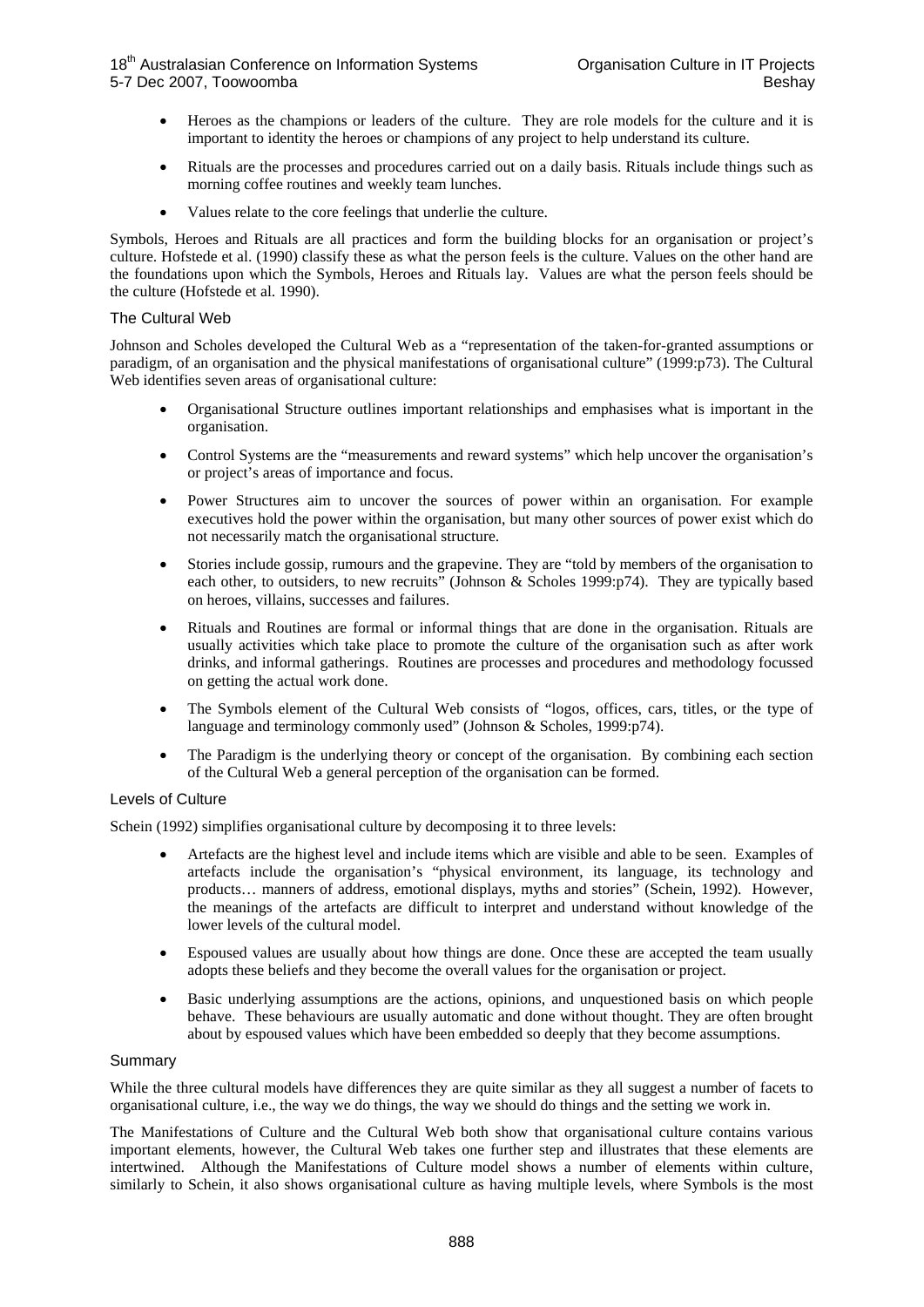obvious and visible level and Values is the least visible. Schein drills down to a deeper level than Hofstede et al. with the level of Basic underlying assumptions.

Schein's model works at a higher level of detail than the Hofstede and Johnson and Scholes models as the Artefacts level encompasses numerous components of both models such as Hofstede et al.'s Symbols, and Johnson and Scholes, Symbols, Control Systems, and Stories. Hofstede also doesn't go into as much detail as Johnson and Scholes where Hofstede et al.'s Hero component can be mapped to Johnson and Scholes Organisational and Power Structure components.

## **Research Method**

This dual case study used an interpretive and qualitative approach as the research attempts to understand the actual context of the area under study from the point of view of the participants (Crotty 1998; Sarantakos 1998). The cases are a Sarbanes-Oxley Act (2002) Compliance Project within an Oil company and an Anti-Money Laundering/Counter-Terrorist Financing Project within a Bank.

Hamel et al. (1993:p45) defines a case study and an 'in-depth investigation using different methods to collect information and to make observations. These empirical materials help to understand the object of the study'. McNeill & Chapman (2005:p120) offer a similar definition by stating a case study is an 'in-depth study on a single example using a range of research methods'.

Data collection used the qualitative techniques of reflective observations and informal conversations with people in the field (McNeill & Chapman 2005; Sarantakos 1998; Hamel et al. 1993) as one of the researchers had worked on both projects. Therefore reflection on past observations, for information relating to the studied project teams was the primary source of information for the SOX Compliance Project while on-site observation was the primary source of information for the AML/CTF Project. The literature review also provided a basis for comparing and contrasting observations identified.

Johnson and Scholes' (1999) Cultural Web will be used to analyse the cases studied. From the reflective observation style used to carry out the case studies, it is impossible to fully understand and correctly define the Paradigm as defined by Johnson and Scholes, of each case. Further studies such as questionnaires, interviews and focus groups within the cases are necessary to draw a clear picture and near-accurate conclusions. For the purposes of this study, the Cultural Web is slightly modified and the Paradigm section of the Cultural Web will remain as an area for further research and refinement.

## **The Oil Company Project**

The Oil Company employs approximately 109,000 people across 140 countries under a number of different operating companies. These operating companies cover areas such as exploration and production, oil products, gas and power, chemicals, and trading. Operating across a number of different countries with two head offices, in Houston, managing the North America (NA) Region and in London, managing the World Outside North America (WONA), the Trading Company consists of following business units which all played an important part in the project:

- Global Commercial Operations which covers general trading activities
- Finance Management which includes tax, treasury, trade finance, and credit and debtor management
- Finance Services which includes Financial Accounting, best practice initiatives and where the SOX Compliance project resided
- Risk Control and Compliance manages and measures risks, compliance
- IT which covers the development, implementation and support of business applications and tools

The SOX Compliance Project Team structure consisted of two main lines – Business and IT. Within these two lines, they were divided again by region, NA and WONA. At the beginning of the project, each region and line of work had its own Project Manager all who reported to the Business Implementation Manager (BIM). The project steering committee was made up of the BIM and the managers for each of the business units within the Trading Company who were all located in the London Head Office.

The project was enacted to allow the Oil Company and its operating companies to become compliant with the Sarbanes-Oxley Act 2002 (SOX). This case study is based on Section 404 of the Compliance Project (SOX Compliance Project) within the Trading Company Subsidiary of the Oil Company. The SOX Compliance Project was split into three phases. Table 1 outlines these phases and the key activities.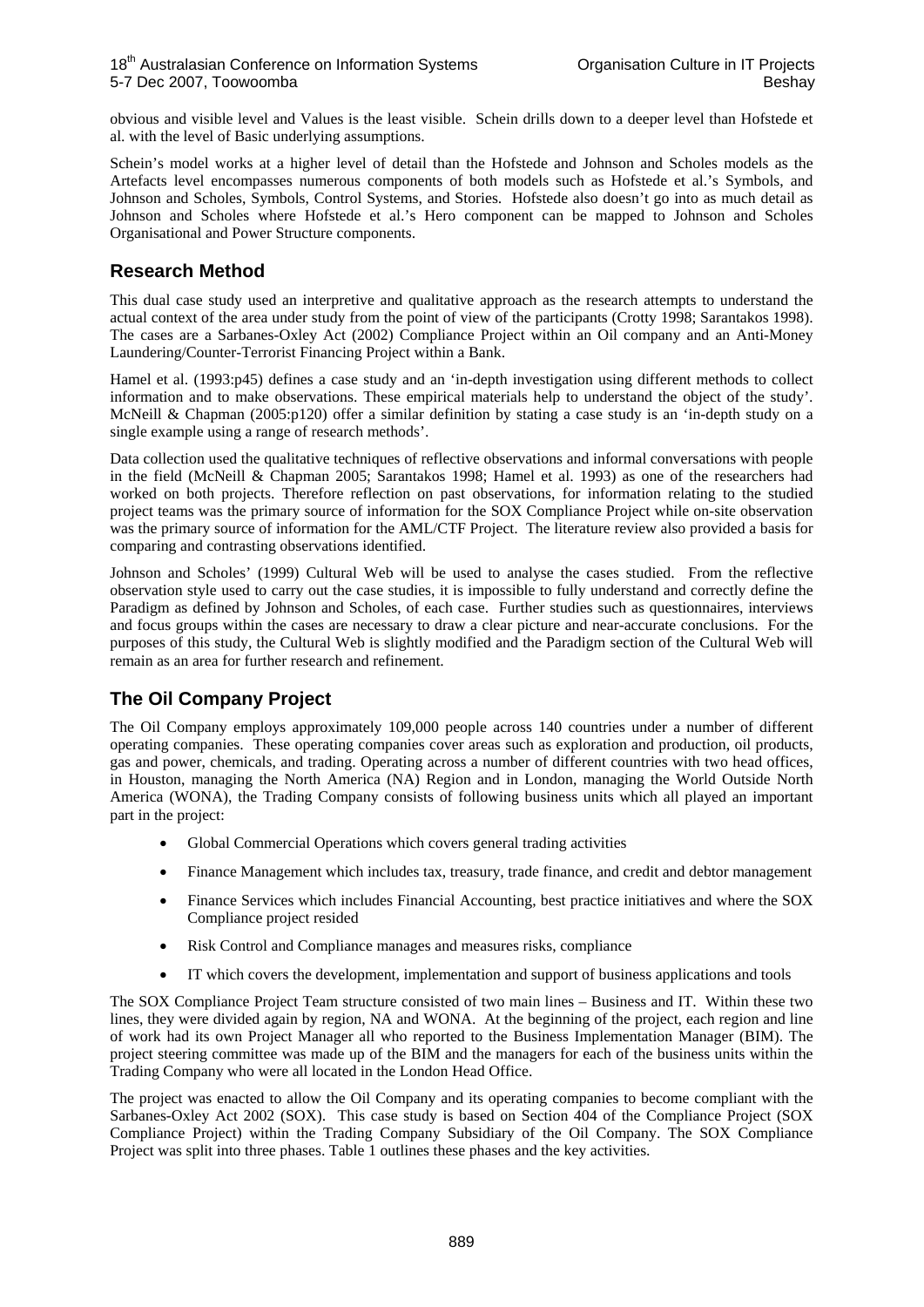|  | Table 1: SOX Project Activities |
|--|---------------------------------|
|--|---------------------------------|

| <b>Phase</b>            | <b>Activity</b>                                                                                              |  |  |  |
|-------------------------|--------------------------------------------------------------------------------------------------------------|--|--|--|
| Phase $1 -$ Process     | Following Group-defined high risk business processes, document as-is                                         |  |  |  |
| Documentation           | processes and financial controls such as:                                                                    |  |  |  |
|                         | <b>Manual Controls</b><br>$\bullet$                                                                          |  |  |  |
|                         | <b>Application Embedded Controls</b><br>$\bullet$                                                            |  |  |  |
|                         | <b>Business Segregation of Duties</b>                                                                        |  |  |  |
|                         | Following Group-defined high risk IT processes, document as-is processes<br>and financial controls such as:  |  |  |  |
|                         | Application Management, maintenance, support etc manual and<br>٠<br>application embedded controls            |  |  |  |
|                         | Infrastructure Management, maintenance, support etc manual and<br>$\bullet$<br>application embedded controls |  |  |  |
|                         | IT Segregation of Duties<br>٠                                                                                |  |  |  |
|                         | Identify control gaps or deficiencies within processes documented.                                           |  |  |  |
| Phase $2 -$ Remediation | Remediation of gaps or deficiencies identified in Phase 1, by either                                         |  |  |  |
|                         | implementing new manual controls or developing application embedded                                          |  |  |  |
|                         | controls                                                                                                     |  |  |  |
| Phase $3 - Testing$     | Design Effectiveness walkthrough testing                                                                     |  |  |  |
|                         | <b>Operation Effectiveness testing</b>                                                                       |  |  |  |

## **The Bank Project**

The Bank, headquartered in Sydney, employs approximately 27,000 people across Australasia and the Pacific region and has operations covering areas such as: Business and Consumer banking, Wealth Management, Institutional banking, New Zealand Retail banking, Pacific Banking and a recently acquired Financial Institution (based in Adelaide)

Money Laundering and Terrorist Financing has become a significant area of interest. As a result, the Australian Government along with the Australian Banking Industry have worked together to create the Anti-Money Laundering and Counter-Terrorist Financing (AML/CTF) Legislation.

By understanding the basic requirements of the AML/CTF Act, the Bank initiated various AML/CTF work steams in order to comply with the potential legislative requirements. These works streams were:

- Customer Information Program
- Transaction Information Program
- Detection Services Program
- Case Management Program
- Reporting Program

The project team consisted of a small consultancy firm which provided 5 on-site staff (3 part-time and 2 fulltime) and full-time off-site staff member. The bank provided two staff to the project with one being the overall project manager for the AML/CTF initiative.

The scope of this case study is the Customer Information Program of the overall AML/CTF project. This subproject was tasked with determining the work required to comply with minimum AML/CTF requirements and ran across all business units of the bank. The project was broken down into three phases as shown in Table 2.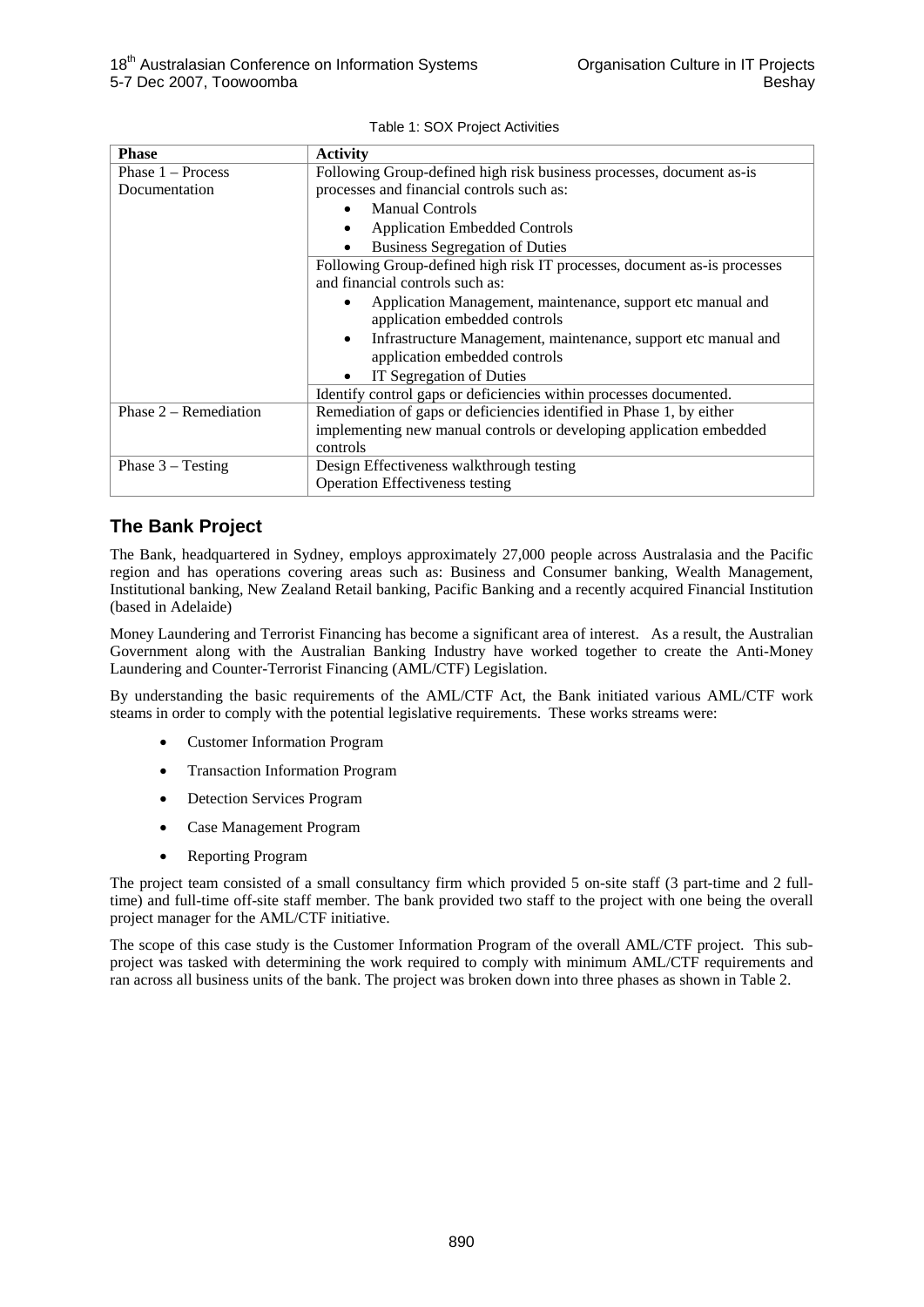| <b>Phase</b>                                          | <b>Activity</b>                                                                                                     |  |  |
|-------------------------------------------------------|---------------------------------------------------------------------------------------------------------------------|--|--|
| Phase $1 -$ Discovery                                 | Identify current processes for collection, storage and propagation of data<br>$\bullet$<br>for selected systems     |  |  |
|                                                       | Identify the quality of data in these systems<br>$\bullet$                                                          |  |  |
|                                                       | Identify current customer identification and matching processes for the<br>$\bullet$                                |  |  |
|                                                       | selected systems                                                                                                    |  |  |
|                                                       | Identify the potential for notification of a change in organisation details<br>$\bullet$<br>from external source(s) |  |  |
|                                                       | Determine minimum requirements for organisational data formatting<br>$\bullet$                                      |  |  |
| Phase $2$ – Analysis &<br><b>Solution Development</b> | Document current customer establishment data and process deficiencies<br>$\bullet$<br>and constraints               |  |  |
|                                                       | Investigate and develop potential solutions to remedy these current<br>$\bullet$                                    |  |  |
|                                                       | deficiencies                                                                                                        |  |  |
|                                                       | Identify and recommend potential solutions likely to meet requirements as<br>$\bullet$<br>identified                |  |  |
|                                                       | Assess data management and governance needs and impacts<br>$\bullet$                                                |  |  |
|                                                       | Identify potential low-cost/short-term interim solutions<br>$\bullet$                                               |  |  |
|                                                       | Investigate and understand front-end system process flows<br>$\bullet$                                              |  |  |
|                                                       | Provide indicative costs and time estimates for the recommended<br>$\bullet$<br>solution $(s)$                      |  |  |
|                                                       | Assess impacts on nominated systems, processes and data<br>$\bullet$                                                |  |  |
|                                                       | Review staffing needs, including training<br>$\bullet$                                                              |  |  |
|                                                       | Deliver a Benefits Statement<br>$\bullet$                                                                           |  |  |
| Phase $3$ – Development of an                         | Finalise a recommended option or combination of options including high<br>$\bullet$                                 |  |  |
| Implementation Roadmap &<br><b>Final Report</b>       | level costs and benefits, and to prepare a high-level implementation plan                                           |  |  |

| Table 2: Customer Information Program Project Activities |  |
|----------------------------------------------------------|--|
|                                                          |  |

## **Discussion**

In order to understand the culture within the SOX project and the AML/CTF Project, both projects have been analysed using the Cultural Web (Johnson & Scholes 1999).

#### **The Cultural Web and the SOX Project**

#### Organisational structure

The organisational structures where fluid and ever-changing within the SOX Project. The IT Project Team's organisational structure was based on the whims of the Global IT Project Manager. On one occasion he restructured the IT Project Team to make himself the manager of four work streams instead of the initial two work streams. On the Business Project Team, the main driver of structural changes was the WONA Business Project Manager. She used all her power and influence to restructure and climb the hierarchical ladder herself.

Overall, in the SOX Project Team, there were many organisational structure issues that took the focus away from getting the job done. Most of the time, staff where unsure who they were reporting to, and what their roles and responsibilities actually were.

#### Control systems

Targets, goals and aims were never set within the Project Teams. This was mostly due to the majority of staff being contractors. As contractors, the perception is that they don't get rewarded, unless it was a contract extension, or new contract. As a result, achievements were rarely recognised and rewarded.

#### Power structures

The most apparent sources of power used during this project were authority and alliances. In many cases, a person's combined position and alliances gave them great power to manipulate the project. For example the Global IT Project Manager used his position to recruit two acquaintances and the WONA Business Project Manager used her alliances with, and close geographical position to, the BIM to get promoted to Global Quality Assurance Manager.

Another noticeable source of power was that of personal charisma and charm. This power source was used quite frequently by the contractor staff in order to get contracts renewed. In most of the cases power was used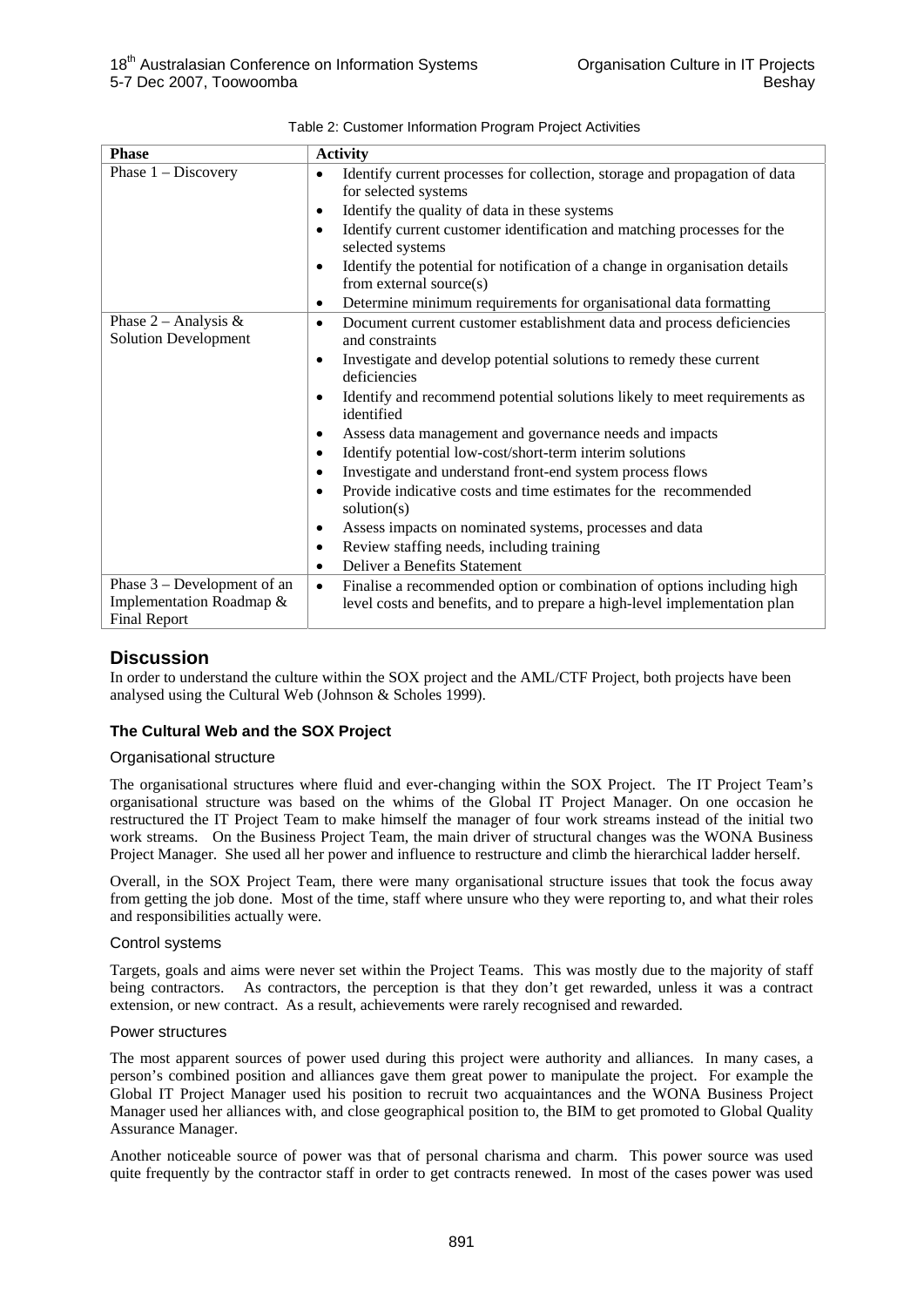for personal agendas, such as one senior project team lead ensuring her direct reports did 'out-of-her-scope work' in order to keep her high position of authority by having a so-called 'finger in every pie'.

#### Stories

New members on the SOX Project were constantly told about this project's disorganisation, and especially the ease of which they could take advantage of the WONA IT Project Manager's inability to delegate. It was known throughout the teams, and especially highlighted to newcomers that everyone could generally get what they wanted, as long as they persisted in asking and make a lot of noise.

The 'grapevine' played a particularly large part of this project organisation as formal communications were not generally in place. Rumours were formed, spread and caused lots of low morale, stress and tension within the teams and between the team members. These types of stories were particularly harmful to the project and many team members were more focused on what 'might happen' rather than actually getting the work done.

#### Rituals and Routines

The first and most important informal ritual of the SOX Project Team was after work drinks which became imperative for team members who wanted to keep their job. Being good friends and socialising on a regular basis with the Project Managers gained Project Team members high status and in some cases achieved promotion. 'The morning coffee' was also a deeply embedded ritual that kept team members up-to-date with the goings-on of the project as there was a lack of regular meetings and formal announcements

#### Symbols

For Phase 1 and Phase 2 of the SOX Project, the WONA IT Project Team, was housed in small and cramped converted training room. The PC's supplied were old training machines which were overdue for recycling. For months this training room was known as the 'SOX War Room'.

The SOX project used a pair of woollen socks as its symbol. This logo was quite prominent within the NA group and was used on pens, t-shirts and mugs. These items were distributed widely throughout both the NA Business and IT Project Teams but failed to reach the WONA Project Teams. Senior members of the WONA teams managed to get hold of some of these items on business trips to the NA office. This created a large gap between the two regions, which may have been one of the underlying causes of the apparent disconnect between the regions. A number of slogans derived from the London Underground's 'Mind the Gap' spread through the WONA Business and IT Project Teams such as 'Find the Gap' for Phase 1 and 'Fix the Gap' for Phase 2.

Figure 1 below shows a summary of the cultural web analysis for the SOX project.



Figure 1: SOX Project Cultural Web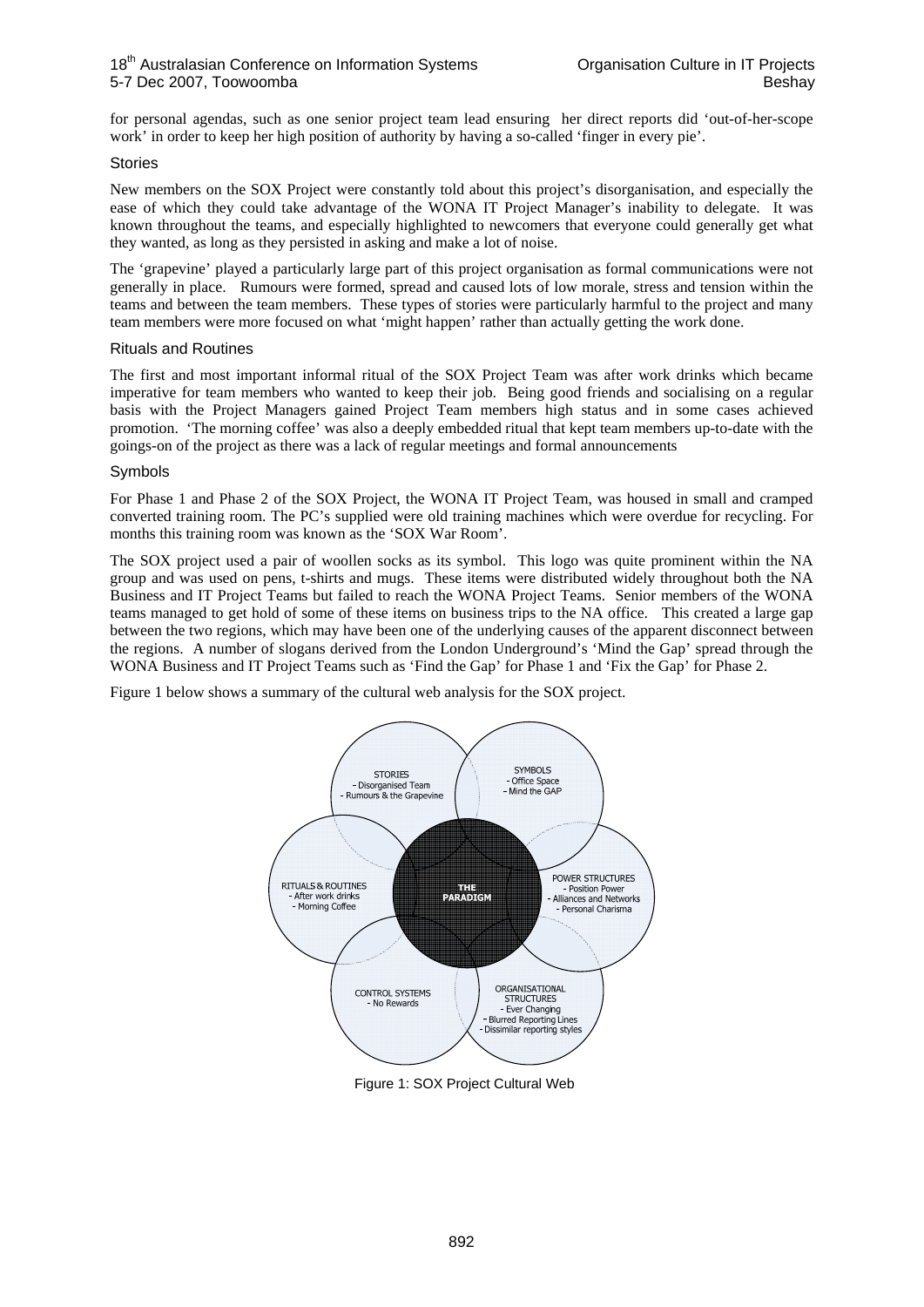#### **The Cultural Web and the AML/CTF Project**

#### Organisational Structure

The organisational structures were fairly stable within the Bank's AML/CTF Project Teams. For the duration of the project they rarely changed, however within the consultancy team, roles and responsibilities continually changing. This was due to the small size of the team and the wide variety of tasks to be completed.

While the roles and responsibilities were frequently changing, the biggest distraction for the consultancy team was not an internal but external. The Bank and Financial Institution each had their own IT and Business departments which were essentially acting independently. The source of difficulties for the consultancy team, were that they only dealt with the representatives of the Bank. The Bank's representative was responsible for communicating the deliverables, tasks and procedures necessary to complete the project on time and within budget. However, like Chinese whispers, messages were scrambled which caused delays in the project.

#### Control Systems

Although several of the consultancy firm staff were contractors, achievements were generally recognised by the permanent senior staff of the firm. This produced a positive effect on the team and heightened team morale.

#### Power Structures

The political environment within the Bank's AML/CTF project was less complicated than that of the Oil Company SOX Project.

The consultancy firm director frequently used his position as an authorised source of power. It was his company so all major decisions had to be acceptable in his point of view. Using this line of thought, he used his power to change major pieces of work. Other senior permanent consultancy firm team members used their information and expertise as a source of informal influence and power to sometimes sway the director's decisions.

#### Stories

Stories in the consultancy firm team revolved around the confused and disorganised qualities of both the Bank and the Financial Institution.

#### Rituals and Routines

The AML/CTF project had a habit of 'the morning coffee', however, this morning coffee was selective, and only certain members of the team were invited. This caused isolation of team members and created further gaps between the knowledgeable and the un-knowledgeable.

#### Symbols

Of the five on-site consultants, only the two full-time team members had permanent desks. The other three had to find seating each day, depending on who within the organisation had taken a sick day, was off on training or on a holiday; and sometimes this was many floors apart. This made communication quite difficult.

Figure 2 below shows a summary of the cultural web analysis for the AML/CTF project.



Figure 2: AML/CTF Project Cultural Web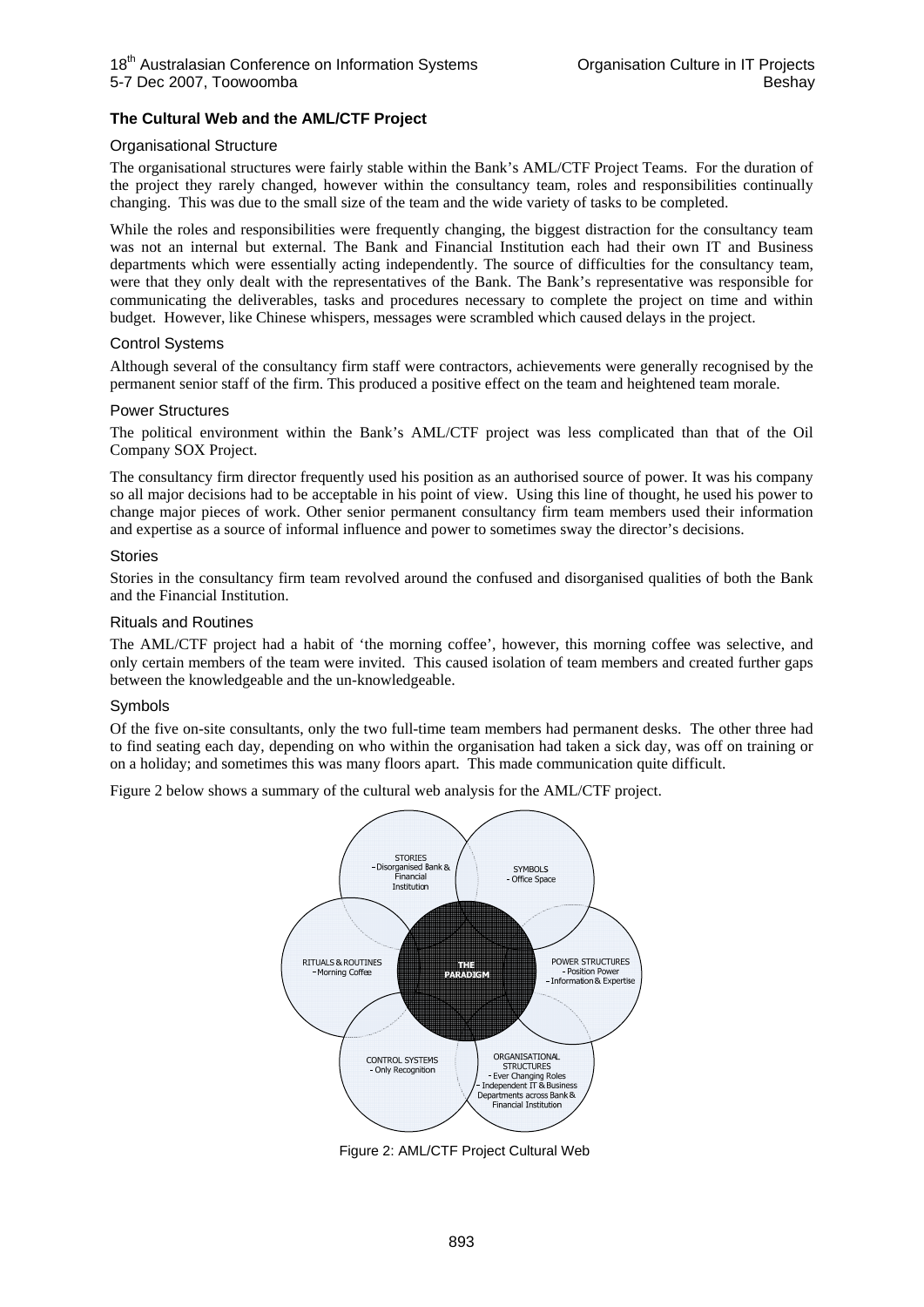## **Conclusions**

The two case studies presented in this paper offer an insight into the cultural aspects of IT projects from an organisational perspective. Both case studies were analysed using the Johnson and Scholes (1999) Cultural Web. Using the Cultural Web as an analytical tool allowed a number of conclusions to be drawn regarding the culture of these specific projects.

The two projects investigated were quite opposite in terms of organisational structure with management and hierarchy continually changing in the SOX Compliance Project but remaining stable in the AML/CTF Project

A key finding was that of the differing control systems between each project investigated in the two major case studies. The AML/CTF Project Leaders were in the habit of recognising good achievements which encouraged a higher level of morale. To the contrary, the SOX Compliance Project rarely provided rewards or recognition which in turn led to low staff motivation.

In relation to the power structures within the two projects the AML/CTF Project promoted and encouraged project success, while the SOX Project was one which encouraged the demise of the project. The highly political environment which encompassed the SOX Compliance Project was realised through the personally endorsed methods and objectives of the Project Leaders.

It can be seen through the Stories element of the Cultural Web the different types of communications which exist within the projects. In the SOX Compliance project the grapevine was a very powerful means of informal communication which took the focus away from accomplishing project tasks and also lowered staff morale. The grapevine, rumours and stories about project failures and villains can act as a distraction and steer the project in the wrong direction. Conversely, stories about project heroes and successes can act as motivators and help increase project team morale.

Many of the Rituals and Routines between the two cases studied were found to be similar in that some rituals, such as morning coffee, were imperative to stay in the 'project knowledge game'.

Symbols are an important component of any project. It is important to provide adequate office space which for the project to ensure a fun environment which promotes hard work is maintained even if it is referred to as a 'war room' The SOX Compliance Project also used logo's to encourage a team spirit but failed to implement it across the global full project team, which lead to a disconnect between the two regions.

## **Future Research**

As mentioned in the introduction section this is research in progress. Currently the research position stands at a questionnaire on project culture having been developed and subjected to a preliminary pilot test courtesy of members of both project teams. Obviously further work is needed on the questionnaire and a further pilot test must be conducted on a random sample of project managers and project team members. Following this the questionnaire can be amended as required and then distributed to a wide range of project staff and potentially project stakeholders. This research would aim to understand, on a wide scale or perhaps within a specific industry sector, the impact of organisational culture on IT project success. The next step is to document the creation of the questionnaire and the various pilot test results to ensure that a valid and reliable instrument has been developed.

## **References**

- Bellefeuille, J H & Kuhl, R W 1990, 'Tapping the Human Dimension of Project Management', IEEE International Engineering Management Conference, pp 70-74
- Belout, A. & Gauvreau, C. 2004, 'Factors Influencing Project Success: the impact of human resources management', *International Journal of Project Management,* vol. 22, pp 1-11
- Cooke-Davies, T. 2002, 'The "real" success factors on projects', *International Journal of Project Management,*  vol. 20, pp 185-190
- Crotty, M. (1998) Foundations of social research: meaning and perspective in the Research Process, Allen & Unwin, Sydney
- Fabi, B. & Pettersen, N. 1992, 'Human resource management practices in project management', *International Journal of Project Management,* vol. 10, no. 2, pp 81-88
- Glen, P., 2004, 'What Kind of Manager Are you, Anyway?', *Computerworld*; March, 38, 9, pp 41
- Hamel, J. with Dufour, S. & Fortin, D. (1993) Case Study Methods, Sage Publications, Newbury Park, California